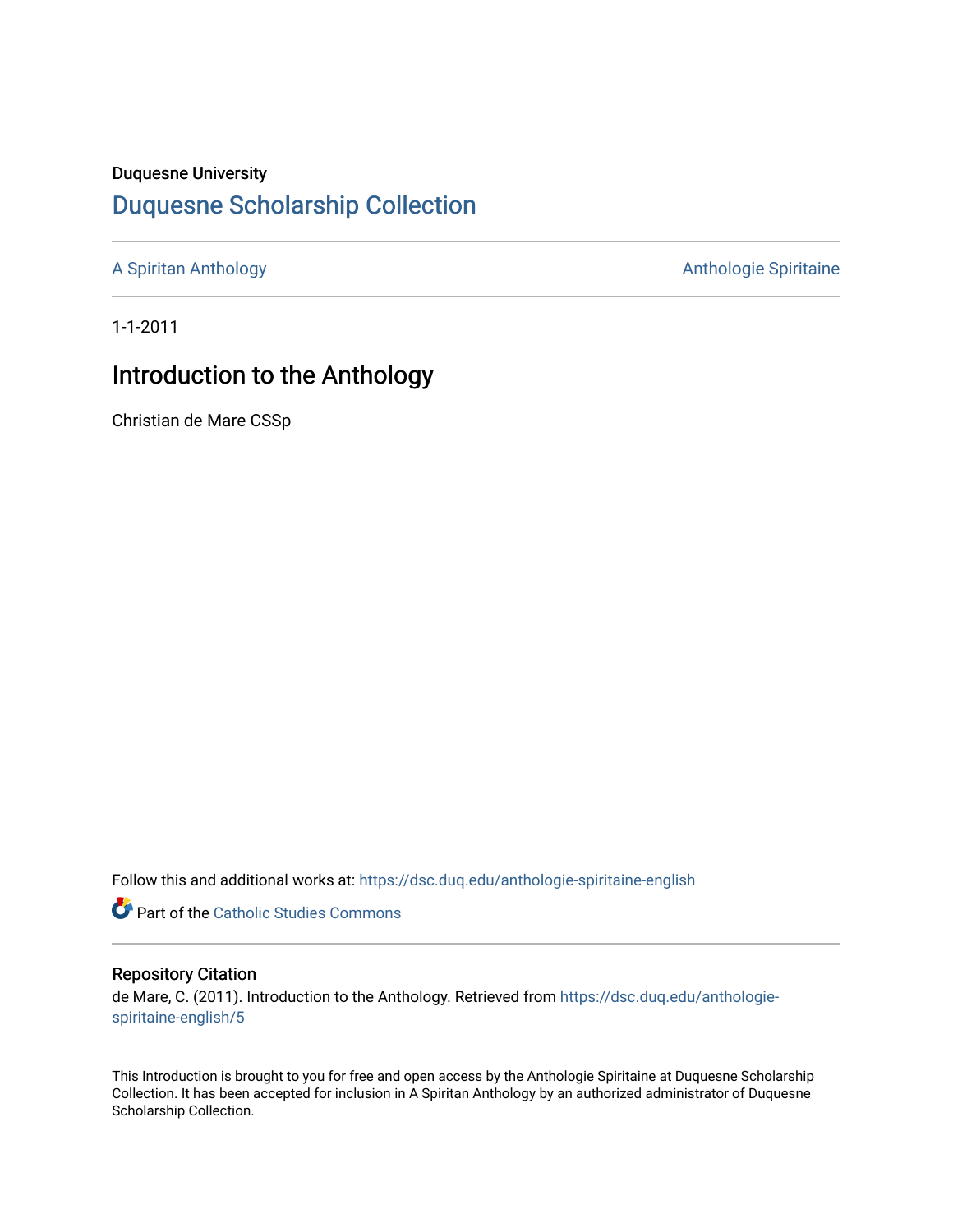The purpose of this Anthology is to make known to the members of the Congregation of the Holy Spirit the personalities of the two men responsible for its existence. Claude François Poullart des Places founded the Congregation of the Holy Spirit in 1703 and Francis Libermann, founded the Congregation of the Holy Heart of Mary in 1841. The latter was integrated into the former in 1848', giving it a new breath of life and widening its missionary objectives.

Claude Francois Poullart des Places was born in Rennes, which at that time was the capital of Brittany, on February 26th,1679. His family belonged to the upper classes of Breton society. His father, M. François Claude Poullart des Places, was both a business man and an expert in law, with many contacts in the Parliament of Brittany. His mother, Jeanne Le Meneust, also came from an old Breton family. The young Claude received a very good Christian and academic education from the Jesuits in Rennes and Caen (Normandy), and was one of the best students in his group. But just as he was about to embark on a career as a councillor in the Parliament of Brittany, he decided, during a retreat, to become a priest instead, in the service of the poor.

During his theological studies at the Jesuit college of Louis-le-Grand, just opposite the Sorbonne University in Paris, he became increasingly aware of the many young seminarians who were finding it almost impossible to complete their training for the priesthood because of a lack of money. So with them, on the process could be a heart of money. So minimized, on May 27<sup>th</sup>, 1703, he set up a community of residence and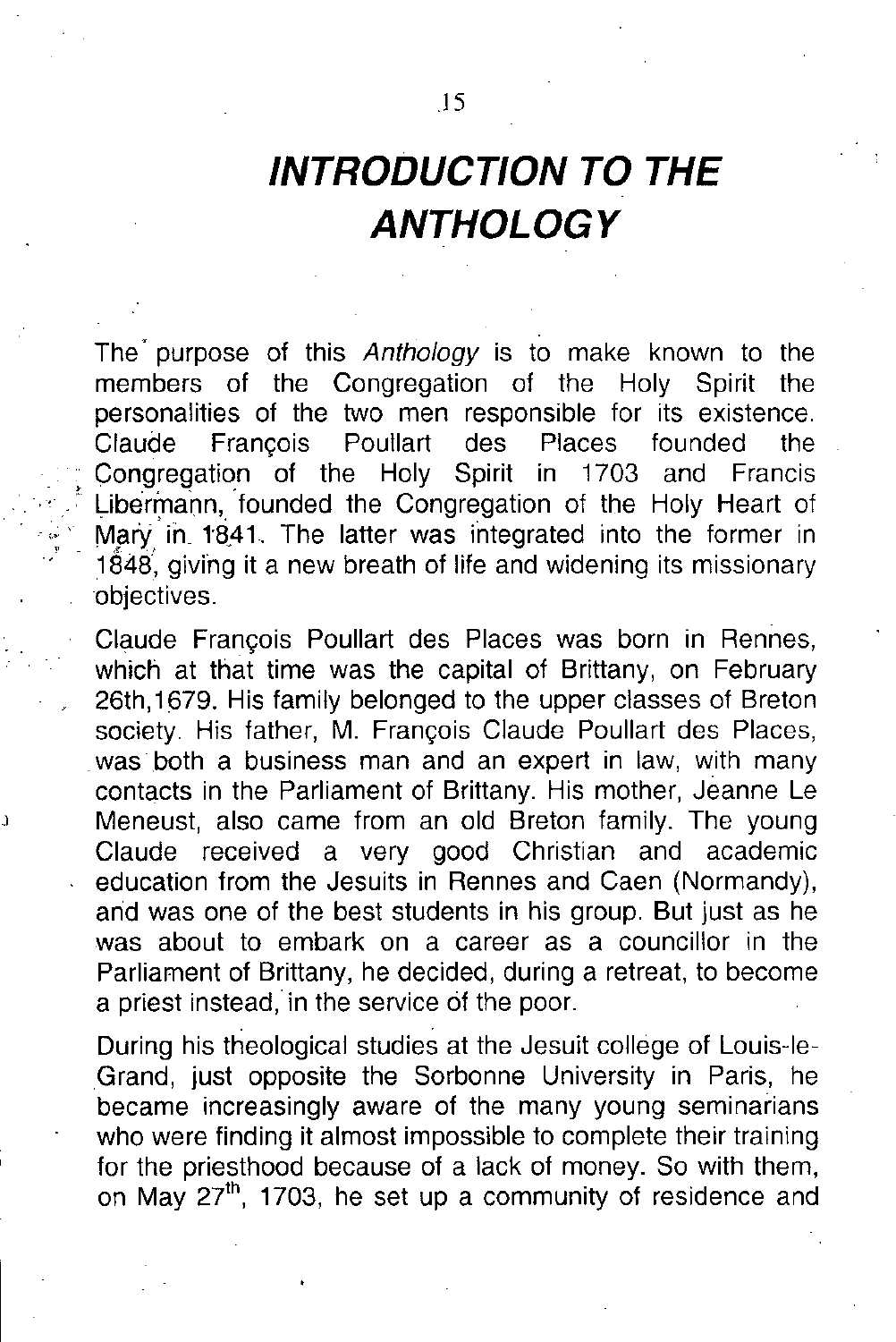formation, dedicated to the Holy Spirit and under the protection of the Immaculate Conception.

The community grew rapidly, so Claude had to find larger premises and, above all, a body of formators to help him in his many tasks. This was the origin of the Priests of the Holy Spirit, guiding the students of the seminary of the Holy Spirit for their future ministry to the poor and neglected. Claude was ordained priest on December  $17<sup>th</sup>$ , 1707, but died only two years later on October 2<sup>nd</sup>, 1709, worn out by his labours and the victim of an epidemic which swept through Paris. He left behind a flourishing community of 80 young men, well catered for by a team of formators, a community already known for its spiritual and missionary dynamism.

François Libermann was born on April 12<sup>th</sup>, 1802, at Saverne in Alsace, the fifth child of the rabbi of this small town. All his early years were passed in absorbing the culture and traditional sources of Judaism. He was sent to Metz in Lorraine to begin his rabbinical studies, but he soon underwent a deep crisis of his Jewish faith, as his eldest brother, Samson, had done before him along with several wellknown Jewish personalities of the time. On moving to Paris, where he was to complete his studies, Francis sought refuge at the Collège Stanislas. It was while there that he was bowled over by a sudden enlightenment and he received baptism on Christmas Eve of the same year.

Almost immediately afterwards, he felt called to serve Jesus, whom he now recognised as the Messiah, as a priest; so he entered the Seminary of Saint-Sulpice in Paris in September, 1827. But he was prevented from advancing to holy orders because of serious epileptic attacks, so the seminary sent him to another of its houses at Issy, near Paris, where he spent the next six years as an assistant bursar and spiritual guide to the young seminarians. He eventually moved to Rennes as novice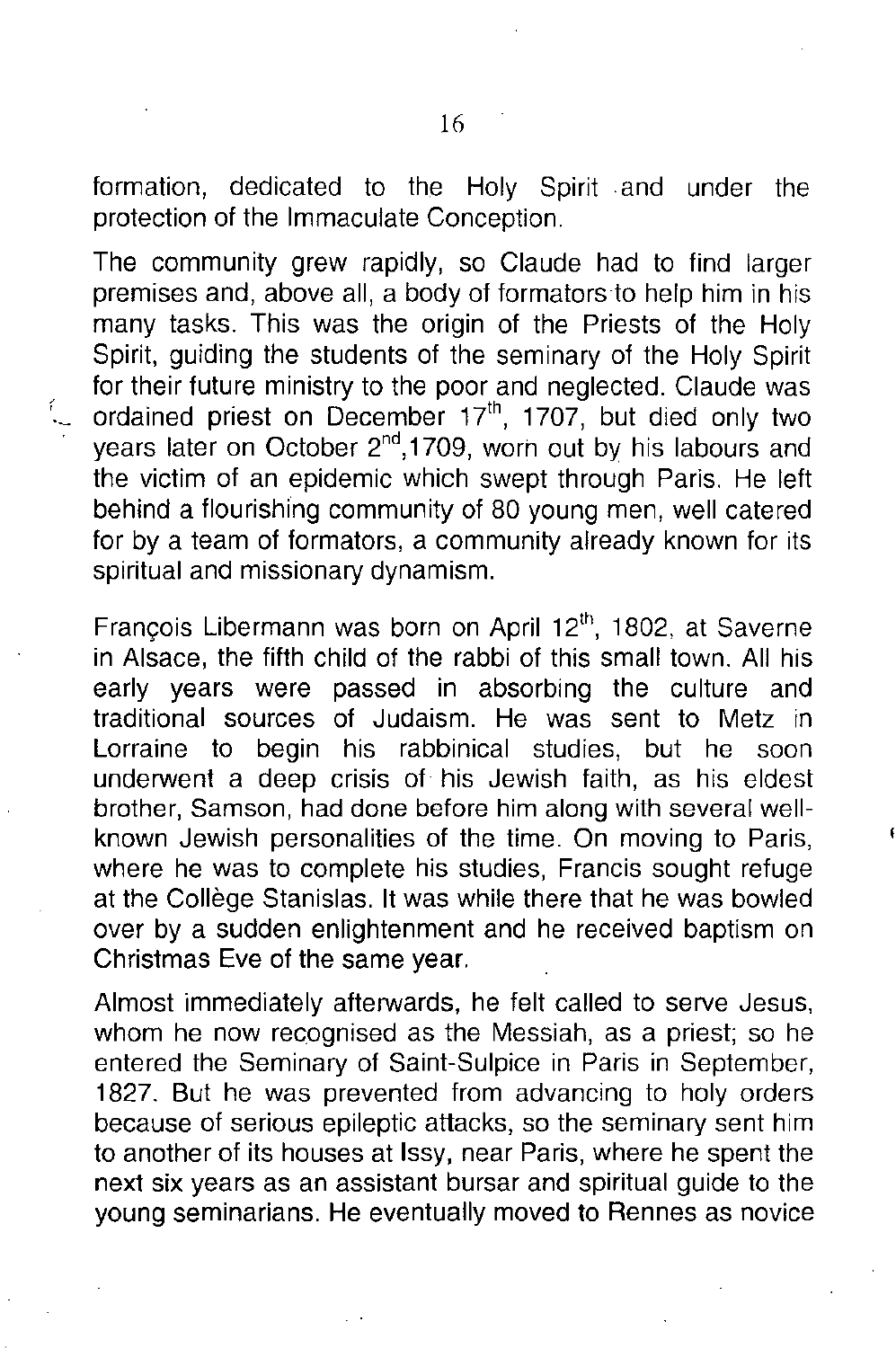master for the Eudist Fathers and it was there that he heard the call to offer himself for the "Work for the Black People", a project of Frederic Le Vavasseur and Eugene Tisserant for the evangelisation of the black people in the islands of Bourbon (today La Reunion in the Indian Ocean) and Haiti in the West Indies. He then spent a whole year in Rome (1840), waiting for the authorisation to found this new missionary community, the Congregation of the Holy Heart of Mary.

He was ordained priest at Amiens on September 18<sup>th</sup>, 1841, and opened the novitiate of the young Congregation at La Neuville, near Amiens. Later, he was asked to accept two other missions  $-$  Mauritius in the Indian Ocean and the Two Guineas along the West Coast of Africa - so he took steps to unite his young Congregation with that of the Holy Spirit, in order to coordinate their respective forces and obtain the approval of the French government, without which. any missionary activity would be almost impossible.

On September 26<sup>th</sup>, 1848, the Congregation of the Holy Heart of Mary was suppressed by Rome and integrated into the Congregation of the Holy Spirit. Libermann was elected as the 11<sup>th</sup> Superior General. He then led the renewed Congregation, the result of what has been known as the "fusion", for the next three years and he died on February  $2<sup>nd</sup>$ , 1852, venerated by all who knew him, as had been the case with the original founder, Claude Poullart des Places. As a guide in the spiritual life, an animator of missionary awareness, an architect of Mission, a leader of men, an inspiration of apostolic communities and a guide for two other congregations, Libermann was rich in talents and gifts, yet always profoundly poor and totally committed to God.

The best way to get to know the character of those who have gone before us is through their writings. Those of Poullart des Place are quite few in number: they consist mainly of personal

,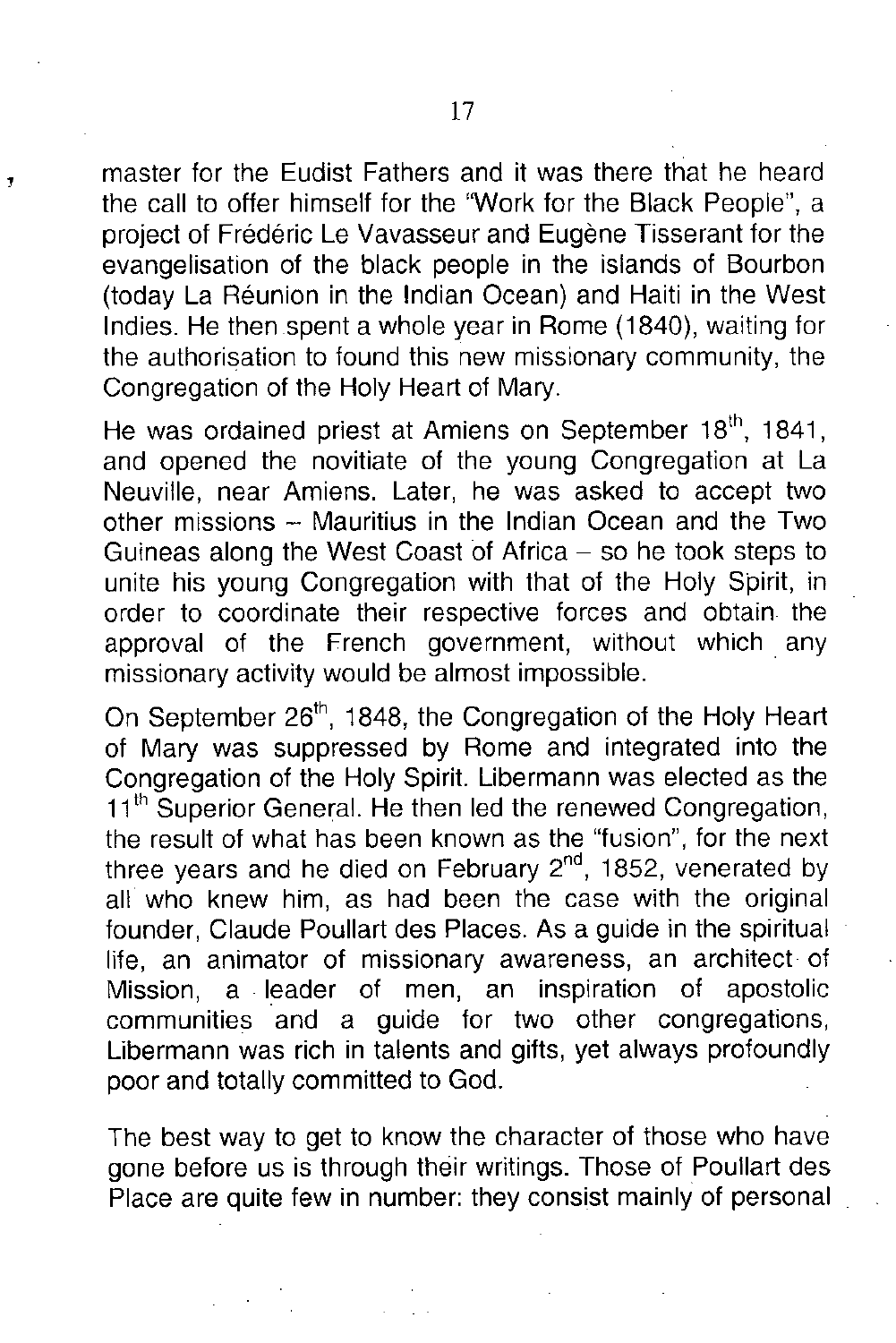notes made during retreats and the *General and particular Rules* that he drew up for the community of the Holy Spirit. But Francis Libermann has left us many letters and a good number of more systematic writings, composed, according to circumstances, in his various roles as spiritual director and superior general of a missionary order. The experts reckon that his letters give a more living and intimate access to his personality, so rich in different gifts. In. them, Libermann speaks in confidence and shows the same. trust in the discretion of his correspondents.

But his letters and writings in the *Notes et Documents<sup>1</sup>*, collected by Fr. Cabon over 35 years, are very numerous and very varied in their purpose. This collection is not 'exhaustive as a few more letters have been discovered subsequently. So a selection has had to be made, and, unfortunately, some of the basic texts could not be published in their entirety in the present work because of their length.

The choice was not based on purely subjective criteria. It has taken into account the studies and advice of various Libermann experts-francophones, anglophones and lusophones. It is also based on the experience of several

*"Spiritual letters of the Venerable Lihermann. Superior General oj the Congregation oj the Holy Spirit and the Immaculate !Jeart of Mary".* This was also published in French in 3 volumes in IXR9. References to this work will be written as: L.S. I, II, etc.

<sup>I</sup> *"Notes and Documents relative to the life and work of the Venerable Fram;uis Marie-Paul Libermann, Superior General of the Congregation of the /Ioly Spiril Gild the Immaculate /leart of Mary".* published in French 'by the Mother House in Paris, 30 rue Lhomond, between 1929 and 1956. It consists of 13 volumes and two supplements. References to this work will be as follows: N.D.I, II, etc.

English translations of some of the above works were published in the 1960s in the *Spiritan Series* of *Duquesne Studies* by Duquesne University, Pittsburgh, Pa. The General Editor was Fr. Henry Koren, C.S.Sp., and most of the translations were done by Fr. Walter Van de Putte, C.S.Sp.